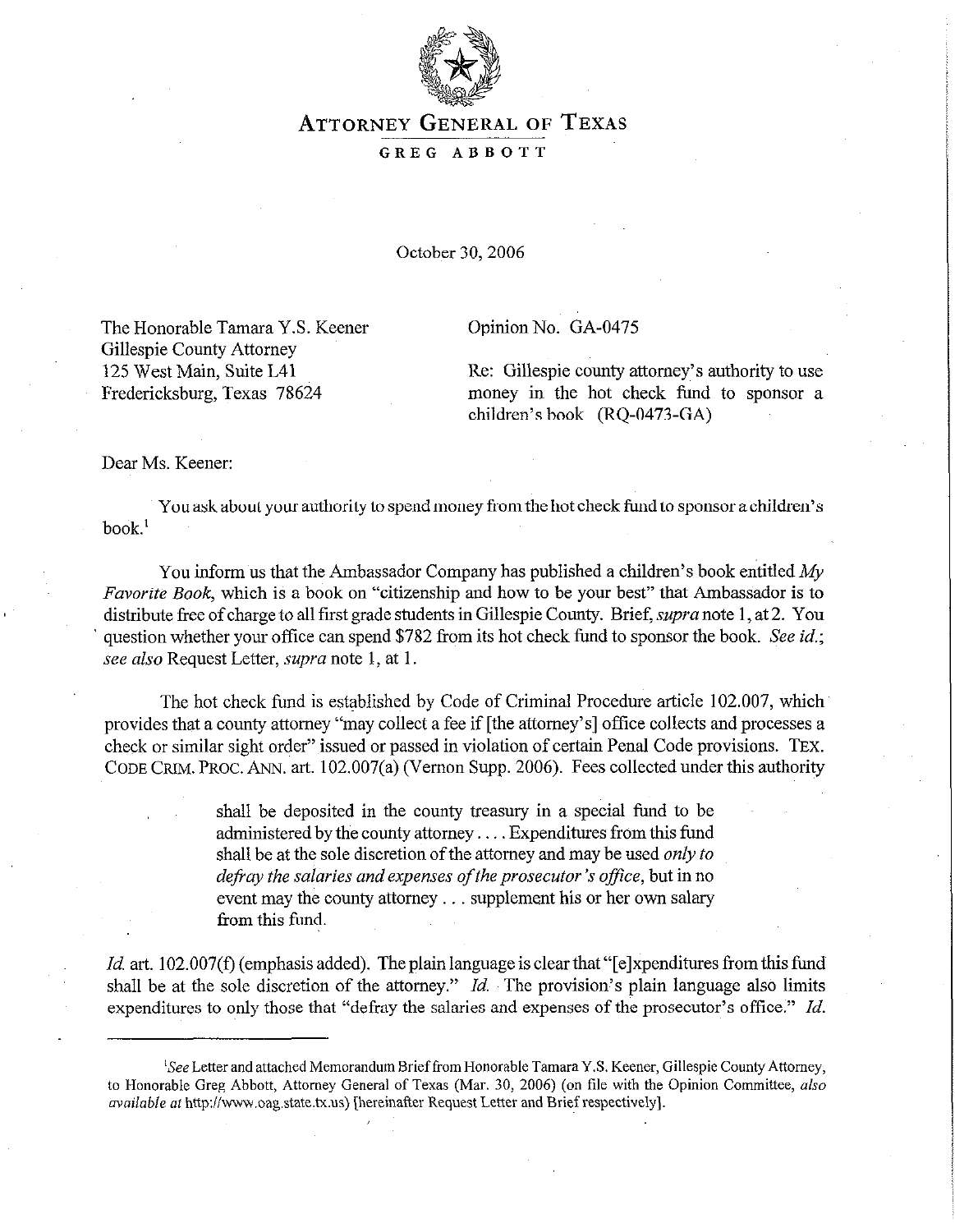Whether a particular expenditure is authorized depends on two factors: (1) whether the expenditure is related to the official business of the office, and (2) whether any constitutional or statutory provisions prohibit the expenditure. Tex. Att'y Gen. Op. No. JM-03 13 (1985) at 7. Because we find no constitutional or statutory provision that expressly prohibits as a general matter an expenditure for children's books, we focus our discussion on the first factor.

As to the first factor, county attorneys are generally responsible under the Texas Constitution to "represent the State in all cases in the District and inferior courts in their representative counties." TEX. CONST. art. V,  $\S 21$ . But their duties—that is, those responsibilities that constitute a county attorney's official business—are to "be regulated by the Legislature" and are thus tied to statutes. *Id.* This business is varied. For example, on the one hand county attorneys are litigators, prosecutors required by the Code of Criminal Procedure "not to convict, but to see that justice is done." TEX. CODE CRIM. PROC. ANN. art. 2.01 (Vernon 2005).<sup>2</sup> On the other hand, county attorneys are researchers and writers required to render legal advice to county and precinct officials within the attorney's county. TEX. GOV'TCODEANN. 5 41.007 (Vemon2004). As county officials, moreover, county attorneys hold "virtually absolute sway over the particular tasks or areas of responsibility entrusted to [them] by state statute." *Familias Unidas v. Briscoe*, 619 F.2d 391, 404 (5th Cir. 1980).

You ask that we determine as a matter of law that you are authorized to spend \$782 from the hot check fund to sponsor a children's book. See Brief, *supra* note 1, at 2. We are unable to make that determination. Whether the book is connected to your official business requires the application of facts to law. We cannot resolve fact questions in the opinion process. See Tex. Att'y Gen. Op. No. GA-0430 (2006) at 3 n.4. It is instead your duty as the official with discretionaryauthority over the funds to make that determination first, subject to judicial review for abuse of that discretion. See *Barrington* v. *Cokinos,* 338 S.W.2d 133, 142 (Tex. 1960) ("[A] court has no right to substitute its judgment and discretion for the judgment and discretion of the governing body upon whom the law visits the primary power and duty to act.").

<sup>2</sup>See Ex Parte Hopson, 688 S.W.2d 545, 549 (Tex. Crim. App. 1985) (applying to county attorneys the admonishment to further justice in Code of Criminal Procedure article 2.01).